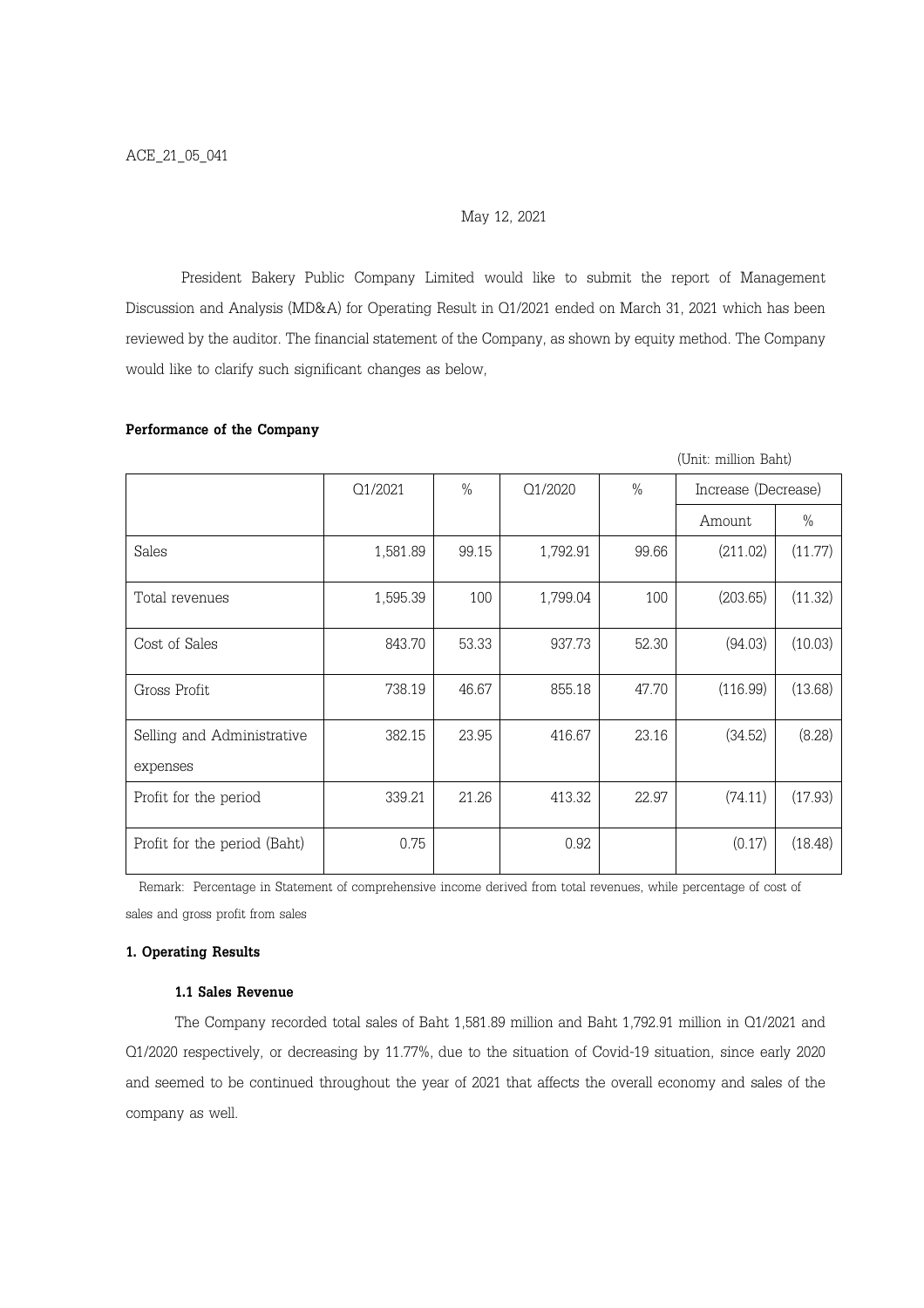## 1.2 Cost of Sales

The cost of sales of the Company in Q1/2021 stood at Baht 843.70 million, or decreasing by 10.03% from the same quarter last year. The lower production costs resulted from the lower proportion of sales. As a result, the gross profit margin of the Company stood at 46.67% decreasing from 47.70% in the same quarter last year.

# 1.3 Selling and Administrative Expenses

The selling and administrative expenses in Q1/2021 amounted to Baht 382.15 million, accounting for 23.95% of total revenues, decreasing by 8.28% from the same quarter last year, mainly due to decreasing fuel cost for transportation because the reduced oil consumption, decreasing advertising and sales promotion expenses, including the depreciation decreased from the same quarter of the previous year.

# 1.4 Net Profit

The Company had the net profit of Baht 339.21 million in Q1/2021 ended on March 31, 2021, or decreasing by 17.93% from the same period last year due to lower sales volume. Moreover, the Company has recognized the share of profit from investment in joint venture for the  $1<sup>st</sup>$  quarter of year 2021 in the amount of Baht 1.11 million.

#### Financial Position of the Company

March 31, 2021 % December 31, 2020 % Increase (Decrease) Amount | % Total Assets 10,598.22 100 10,298.89 100 299.33 2.91 Total Liabilities 982.84 9.27 1,049.02 10.19 (66.18) (6.31) Shareholders' Equity | 9,615.38 90.73 9,249.87 89.81 365.51 3.95 Total Liabilities and Shareholders' Equity 10,598.22 100 10,298.89 100 299.33 2.91

(Unit: million Baht)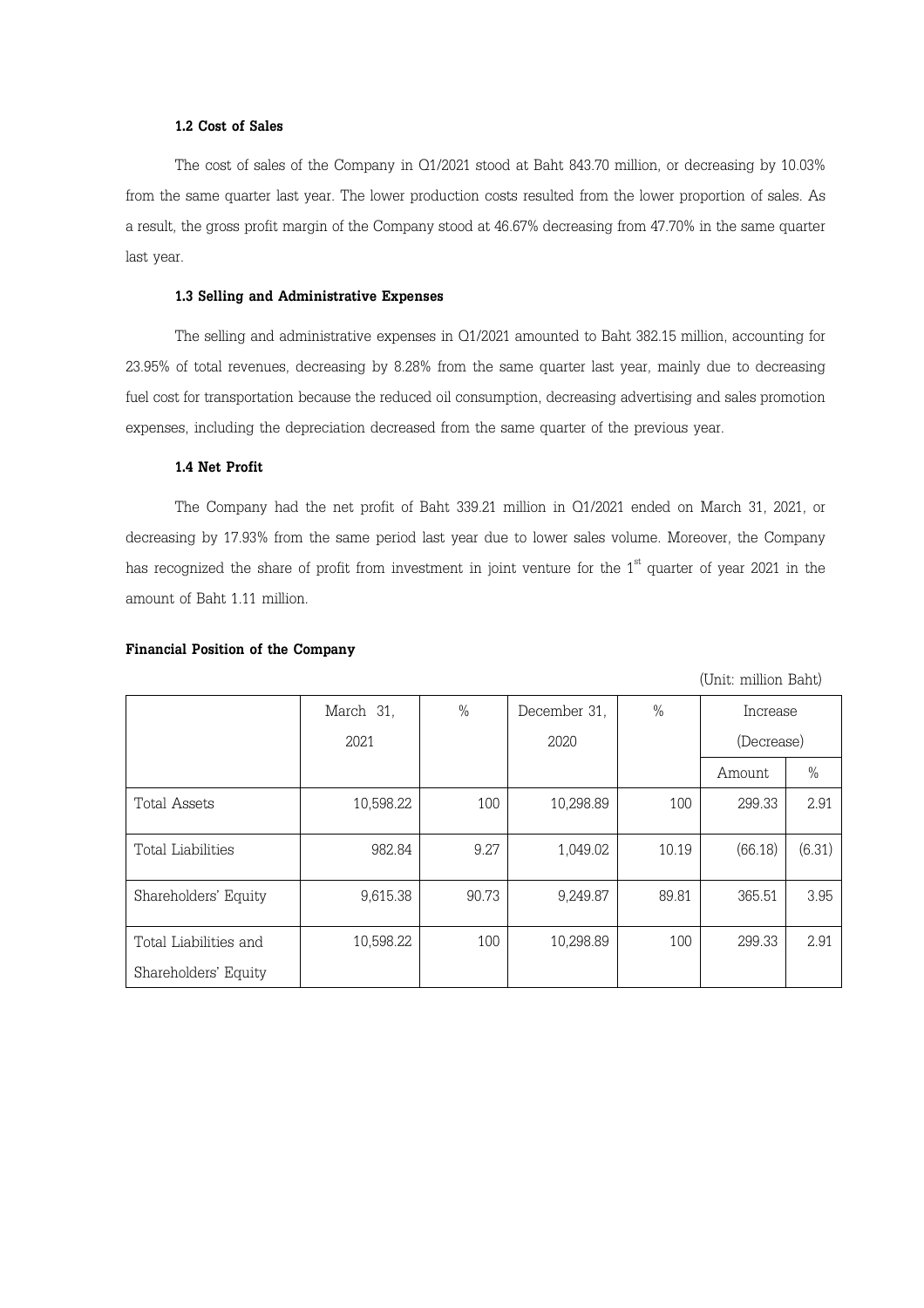#### 2. Financial Position

# 2.1 Assets

The total assets of the Company as of March 31, 2021 amounted to Baht 10,598.22 million, increasing by Baht 299.33 million from December 31, 2020. Main asset of the Company comprised of current assets by 52.13% of total assets and non-current assets by 47.87% of total assets. The increase in current assets resulted from increasing cash and cash equivalents by Baht 191.30 million and other current financial assets by Baht 284.29 million.

The trade and other receivables of the Company accounted for 6.20% of total assets, decreasing by Baht 89.65 million from 2020 because the most of account receivables were paid on due and lower sales.

In addition, other non-current financial assets of the Company has decreased by Bath 37.30 million baht and decreasing property, plant and equipment by Baht 62.56 million.

## 2.2 Liabilities

.

The liabilities of the Company as of March 31, 2021 totaled to Baht 982.84 million, accounting for 9.27% of total Liabilities and Shareholders' Equity and decreasing by 6.31% from December 31, 2020, due to decreasing trade and other payables and accrued expenses. As a result, the debt to equity ratio of the Company was at 0.10 lower from 0.11 as of December 31, 2020.

#### 2.3 Shareholders' Equity

The Shareholders' Equity of the Company as of March 31, 2021 amounted to Baht 9,615.38 million, accounting for 90.73% of Liabilities and Shareholders' Equity and increasing by Baht 365.51 million from December 31, 2020, resulting from the operating profits. Other components of the Shareholders' Equity, increasing by Baht 11.24 million, due to gain from the fair value measurement of financial assets as at the end of the period. As a result, the book value of the Company stood at 21.37 Baht per share, increasing from 20.56 Baht per share in 2020.